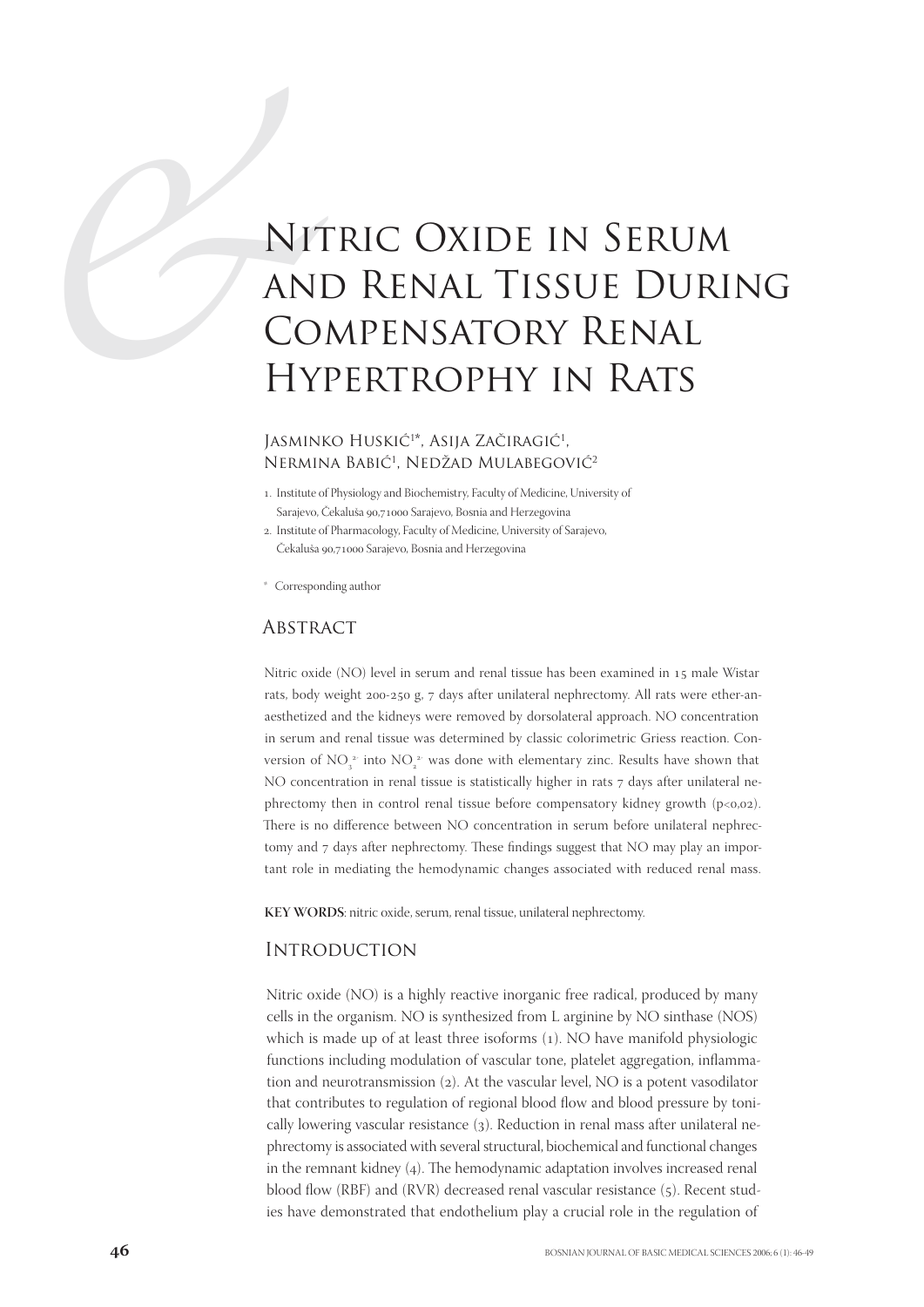renal vascular tone (6). NO sinthase has been identified in several epithelial cells in the kidney, including proximal tubular cells, thick ascending limb, inner medullary collecting duct, and interstitial cells  $(7)$ . Previous studies have shown that NO is a major regulatory factor of RVR and RBF (8). However, a role of NO in the hemodynamic adaptation during compensatory renal growth is not clear. Valdivierso et al. (9) found that days after unilateral nephrectomy, glomerular NO production was significantly higher in remaining kidney compared with controls. Thus, Sigmon et al. (10) proved that the increase in RBF after unilateral nephrectomy was blocked by inhibition of NO synthesis. Correlation between NO level in serum and renal tissue during compensatory renal growth was not studied. Thus, the aim of the present study was to investigate the effect of unilateral nephrectomy on NO level in serum and renal tissue.

# Materials and Methods

#### . ANIMALS

Albino Wistar rats ( $15$  male), body weight  $200-250$  g, were used in experiments. All rats were offered tap water and a standard laboratory diet  $(14,36 \text{ K})/\text{g}$ ; "Sljeme", Croatia) ad libitum.

#### . SURGICAL PROCEDURES

Right-side unilateral nephrectomy was performed by dorsolateral approach under diethyl-ether anesthesia as described previously  $(11)$ . After 7 days period of compensatory renal growth animals were killed by cervical dislocation and the kidneys were removed immediately. All removed kidneys were cleaned from perirenal tissue, blotted, divided with transversal section into two equal parts and weighted. After heating at  $105^{\circ}$ C for 24 hours one part of kidney was weighted again. The extent of compensatory renal growth was estimated by the percent difference in absolute dry kidney mass  $(12)$ .

#### . SERUM SAMPLING

NO concentration in serum was measured in rats before and after unilateral nephrectomy. Blood samples for the determination of NO concentration were diluted  $1:1$  (vol/vol) with 0,9% saline, protein-precipitated (30% ZnSO4, 0,05 ml per ml of blood), centrifuged at 2,000 g for 10 minutes and frozen at -20 $^{\circ}$ C until the determination of NO level.

#### . TISSUE SAMPLING

After nephrectomy, all tissue samples were weighed and washed extensively with 0,9% NaCl solution  $(4^{\circ}C)$ 

for blood elimination. The tissue samples were placed in five time higher volume of 0,9% NaCl and homogenized in a Teflon coated Potter-Elvehjem homogenizer. After centrifugation at  $4,000$  g for  $30$  min, the supernates were protein-precipitated (30% ZnSO4,  $0.05$  ml per ml of supernates), centrifuged and frozen at -20°C until further determination of NO level.

## . MEASUREMENT OF NO CONCENTRATION

The NO level in the blood and tissue was determined by measuring nitrite concentrations, a stable metabolic product of NO with oxygen. Conversion of  $NO<sub>3</sub><sup>2</sup>$  into  $NO<sub>2</sub><sup>2</sup>$  was done with elementary zinc.  $NO<sub>2</sub><sup>2</sup>$  concentration in serum and tissue was determined by classic colorimetric Griess reaction  $(13)$ . Briefly, equal volumes of samples and Griess reagent were mixed at room temperature. After 5 min, the absorbance was measured at 570 nm using Perkin Elmer 550 S spectrophotometer. The concentration of nitrite was determined by a standard curve prepared with sodium nitrite  $(1-200)$ .

#### . STATISTICS

NO level is expressed as mean values ± SEM. Differences between the mean values were statistically compared using paired t test. Probability values of less than 0.05 were considered significant.

## **RESULTS**

Figure 1 shows that absolute dry kidney mass was significantly increased in rats 7 days after unilateral nephrectomy, and the mean value was by  $27\%$  higher than before compensatory kidney growth.  $(p<0.001)$ . As shown in Figure 2. NO concentration in serum was not significantly different in rats 7 days after and before unilateral nephrectomy. Data on tissue NO level in rats before compensatory kidney growth and 7 days after unilateral nephrectomy are shown in Figure 3. NO level in the renal tissue was  $20\%$  higher in rats  $7$  days after unilateral nephrectomy than before compensatory kidney growth, which was statistically significant  $(p<0.02)$ .

## Discussion

It is known that the removal of a single kidney immediately stimulates the growth and function of the remaining kidney. Our study clearly showed that the mean dry kidney weight was significantly increased in rats 7 days after unilateral nephrectomy in comparison with values determined immediately after nephrectomy. Similar results were obtained in other studies  $(11, 12)$ .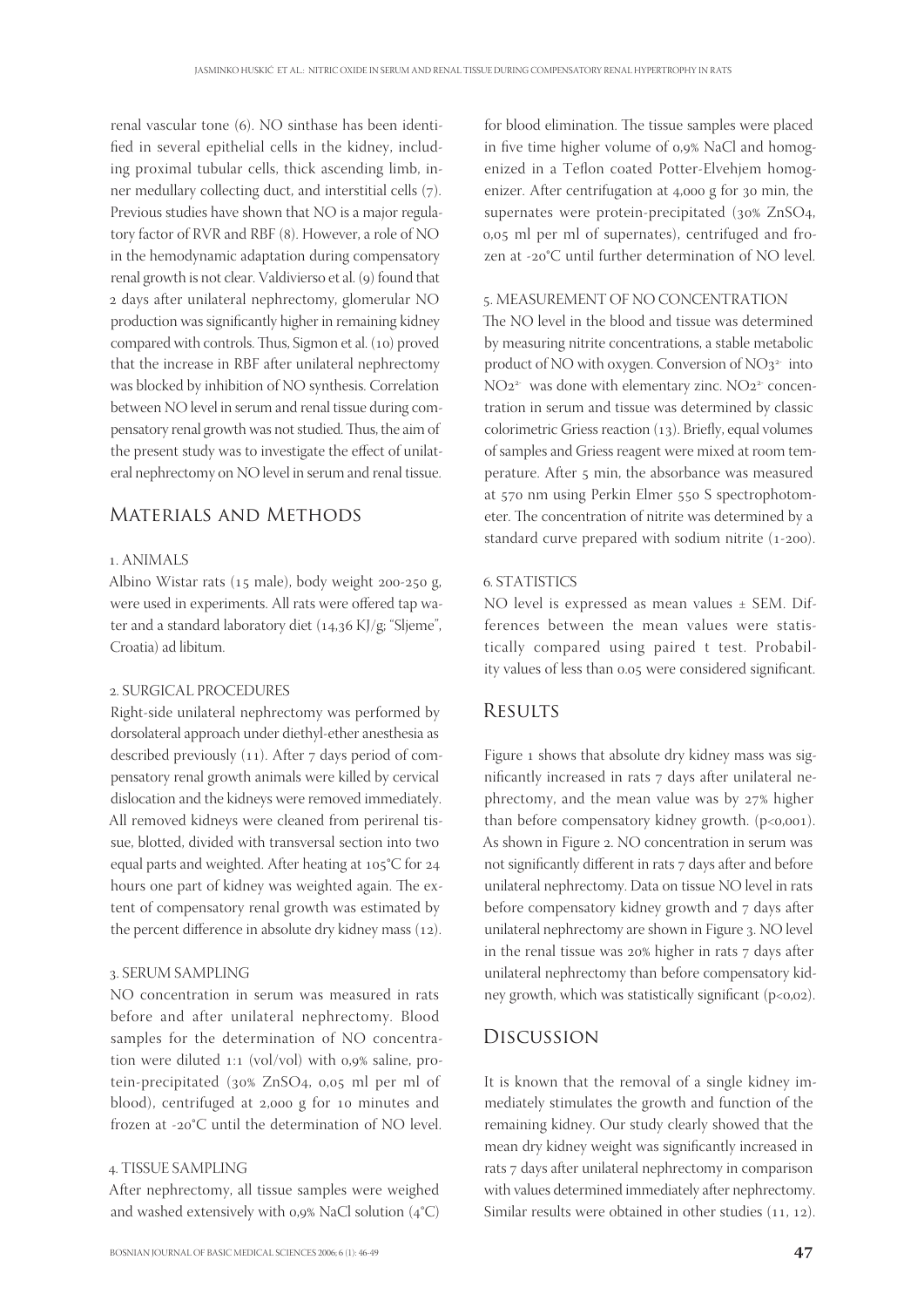

The remnant kidney after unilateral nephrectomy undergoes compensatory growth during which there is an increase of kidney weight, RNA/DNA ratio, protein content, glomerular filtration rate and tubular reabsorption processes, leading to cell hypertrophy (14). However, very little is known about the nature of stimulus which initiates compensatory renal growth. Recent studies have suggested it is possible that NO has a role in initiation of this renal growth  $(9,10)$ . NO is a potent vasodilator that contributes to regulation of regional blood flow and blood pressure by tonically lowering vascular resistance. It has been recently suggested that NO in kidneys is involved in glomerular and medullary hemodynamics (10). The hemodynamic adaptation after unilateral nephrectomy in remnant kidney includes increased renal blood flow (RBF) and decreased renal vascular resistance (RVR). However, the role of NO in compensatory kidney growth is not fully understood. Valdivielso et al. (9) have showed that NOS blockade



results in a larger response of RVR in unilateral nephrectomised then in control rats. Also, NOS inhibitors induced a higher decrease in RBF in unilateral nephrectomised then in control rats. In addition, glomeruli from unilateral nephrectomised rats showed an increased NO production, which can be also blocked by NOS inhibitors. Based on these results they suggest that NOmediated vasodilatation contributes to the adaptation of blood flow after unilateral nephrectomy. Results of this study are in agreement with that of Weisstuchy et al:  $(15)$ , demonstrating that blockade of NO synthesis prevents the increase in RBF after uninefrectomy. Sigmon et al.  $(10)$  found that the immediate increase in blood flow in the remaining kidney was blocked by acute NOS inhibition. In our study, we found a significant increase of renal tissue NO level in rats after unilateral nephrectomy compared with tissue NO level in nephrectomised control kidney. However, there is not significant difference in the mean serum NO level 7 days after unilateral nephrectomy compared with values determined before compensatory kidney growth. Based on these findings it is our opinion that this increased local NO production in kidney tissue is not sufficient to cause changes of NO level in serum. Our results are in the accordance with investigation of Sigmon et al.  $(10)$ Thus, their data from bioassay of acute complete NOS inhibition suggest that the renal response was exaggerated at days 2 and 7 after unilateral nephrectomy but the systemic response was not. The mechanism of increased NO production in compensatory kidney growth is not clear. The hydromechanical forces, including pressure and shear stress, associated with pulsatile blood flow play an important role in vascular homeostasis via the control of the production and release of NO. In a circumstance of unilateral nephrectomy, hemody-